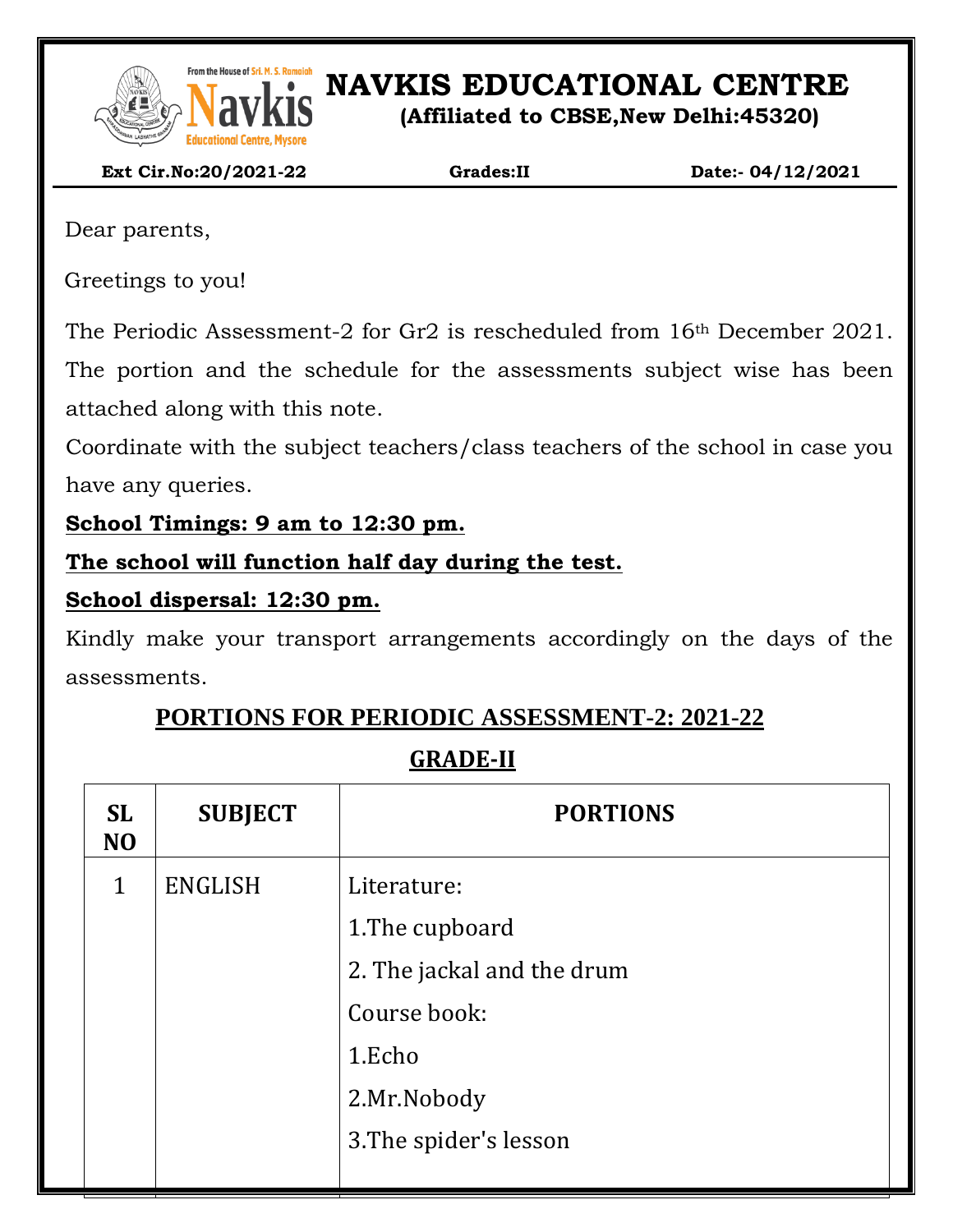|                |                                       | Workbook:                              |
|----------------|---------------------------------------|----------------------------------------|
|                |                                       | 1.Echo                                 |
|                |                                       | 2. The spider's lesson                 |
|                |                                       |                                        |
| $\overline{2}$ | <b>II LANGUAGE</b>                    | *ವರ್ಣಮಾಲೆ                              |
|                | <b>KANNADA</b>                        | *ಒತಕ್ಷರ                                |
|                |                                       | *ಕಾಗುಣಿತ                               |
|                |                                       | *ಸತ್ಯವಂತ ಬಾಲಕ                          |
|                |                                       | *ನೇಗಿಲು                                |
|                |                                       | *ಸರಳತೆ                                 |
| 3              | <b>III LANGUAGE</b><br><b>KANNADA</b> | ಔ ತ್ವ ಚಟುವಟಿಕೆಗಳು                      |
| 4              | <b>II LANGUAGE</b>                    | <u>1. मोर</u>                          |
|                | <b>HINDI</b>                          | 2. घोंसला किसका                        |
|                |                                       | 3.और करो नकल                           |
| 5              | <b>III LANGUAGE</b><br><b>HINDI</b>   | यहाँ वहाँ                              |
|                |                                       | बड़ा, छोटा                             |
|                |                                       | में, पर                                |
|                |                                       | दूर, पास                               |
| 6              | <b>MATHEMATICS</b>                    | 1. Numbers up to 1000                  |
|                |                                       | 2. Addition and subtraction up to 1000 |
|                |                                       | 3. Multiplication (Tables)             |
|                |                                       | Pg.no (94 - 100)                       |
| 7              | <b>SCIENCE</b>                        | 1.Air                                  |
|                |                                       | 2. Wind                                |